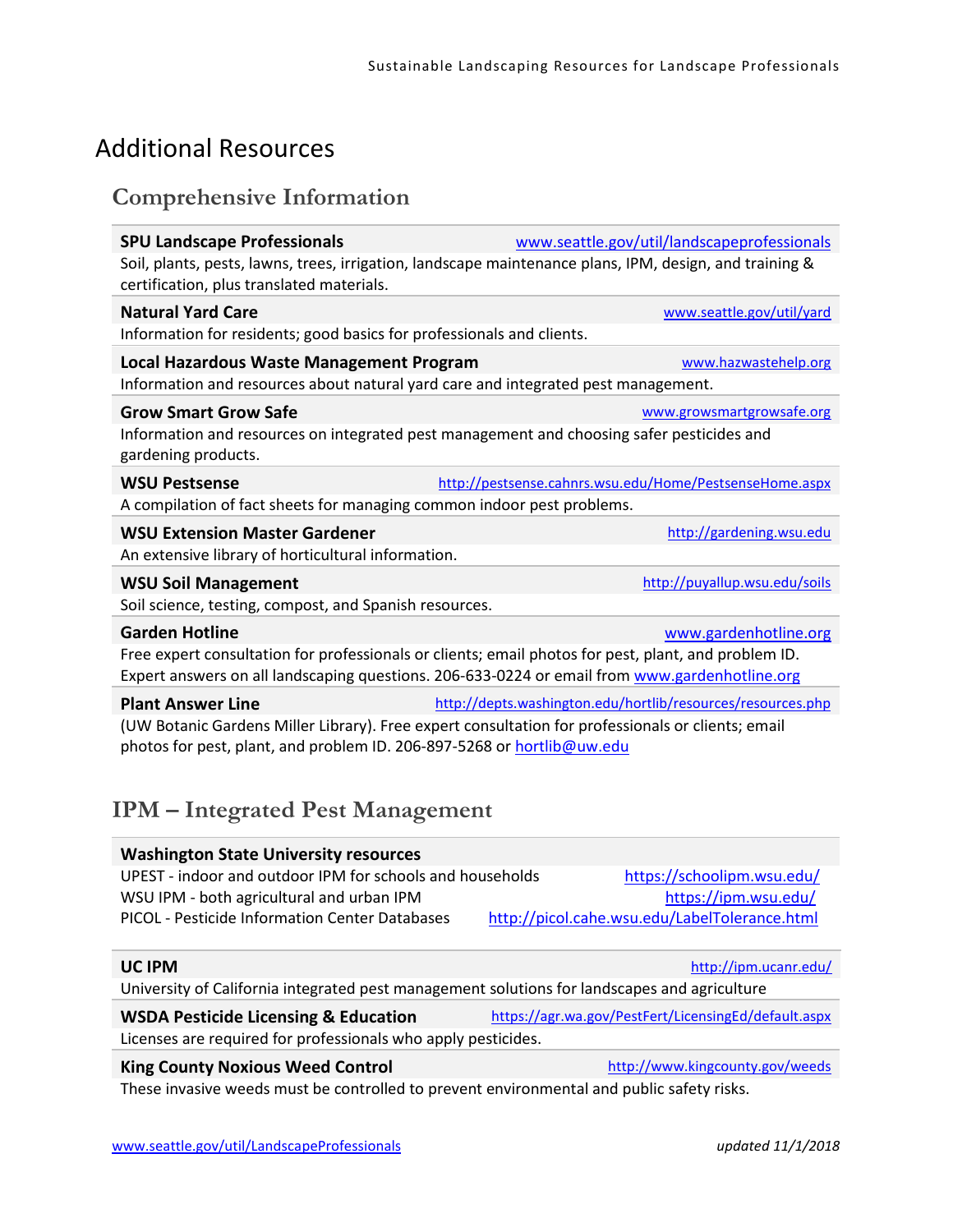# **Lawn Care**

| <b>Sustainable Lawn Care</b>                                                                                                               |  | www.seattle.gov/util/LandscapeProfessionals select "Lawns" |  |
|--------------------------------------------------------------------------------------------------------------------------------------------|--|------------------------------------------------------------|--|
| See publications Sustainable Lawn Care for NW Professionals in English, and<br>Cuidado sostenible del césped para profesionales in Spanish |  |                                                            |  |
| <b>WSU Turgrass IPM and Best Practices (video)</b>                                                                                         |  | https://vimeo.com/113410441                                |  |
| Video showing best practices for professionals                                                                                             |  |                                                            |  |
| <b>Pacific Northwest Pest Management Handbooks</b>                                                                                         |  | https://pnwhandbooks.org/                                  |  |
| Turfgrass Pests:                                                                                                                           |  |                                                            |  |
| https://pnwhandbooks.org/insect/hort/turfgrass                                                                                             |  |                                                            |  |
| Turfgrass weeds:                                                                                                                           |  |                                                            |  |
| https://pnwhandbooks.org/weed/horticultural/turfgrasses                                                                                    |  |                                                            |  |
| Turfgrass diseases with each disease listed separately:                                                                                    |  |                                                            |  |
| https://pnwhandbooks.org/plantdisease/host-and-disease-descriptions?title=Lawn%20and%20Turf                                                |  |                                                            |  |
| PDF for managing lawns.                                                                                                                    |  |                                                            |  |
| http://cru.cahe.wsu.edu/CEPublications/eb0482/eb0482E.pdf                                                                                  |  |                                                            |  |
|                                                                                                                                            |  |                                                            |  |

## **Tree Care**

| <b>International Society of Arborists (ISA)</b>                                                                                                                       | www.isa-arbor.com                              |  |
|-----------------------------------------------------------------------------------------------------------------------------------------------------------------------|------------------------------------------------|--|
| Information on tree care, management, and certification.                                                                                                              |                                                |  |
| Trees are good                                                                                                                                                        | www.treesaregood.com                           |  |
| Educational resource from ISA providing tree owners reliable information regarding the benefits and<br>care of trees as well as help finding a credentialed arborist. |                                                |  |
| <b>University of Florida Landscape Plants</b>                                                                                                                         | http://hort.ifas.ufl.edu/woody/selection.shtml |  |
| Educational resources with information on planting, pruning, and care of woody landscape plants.                                                                      |                                                |  |
| City of Seattle - Trees for Seattle                                                                                                                                   | http://www.seattle.gov/trees/                  |  |
| - Department of Transportation                                                                                                                                        | http://www.seattle.gov/trees/streettrees.htm   |  |
| Procedures for selecting and planting trees along city streets.                                                                                                       |                                                |  |
|                                                                                                                                                                       |                                                |  |

# **Stormwater Management**

| <b>Solving Stormwater (videos)</b>                                                                                                                                                                                                       | http://www.washingtonnature.org/cities/solvingstormwater                                         |  |
|------------------------------------------------------------------------------------------------------------------------------------------------------------------------------------------------------------------------------------------|--------------------------------------------------------------------------------------------------|--|
| Dr. Jenifer McIntyre shows how storm runoff harms our waterways and salmon, and how simple<br>practices like amending soil with compost can help.                                                                                        |                                                                                                  |  |
| 700 Million Gallons / RainWise                                                                                                                                                                                                           | www.700milliongallons.org                                                                        |  |
| Learn about Seattle's green stormwater infrastructure goal and how you can help. Find out if property<br>owners are eligible for a RainWise rebate for a cistern or rain garden. Learn how to install RainWise<br>practices on any site. |                                                                                                  |  |
| 12,000 Rain Gardens in Puget Sound                                                                                                                                                                                                       | www.12000raingardens.org                                                                         |  |
|                                                                                                                                                                                                                                          | Washington State University and Stewardship Partners are installing 12,000 rain gardens by 2016. |  |